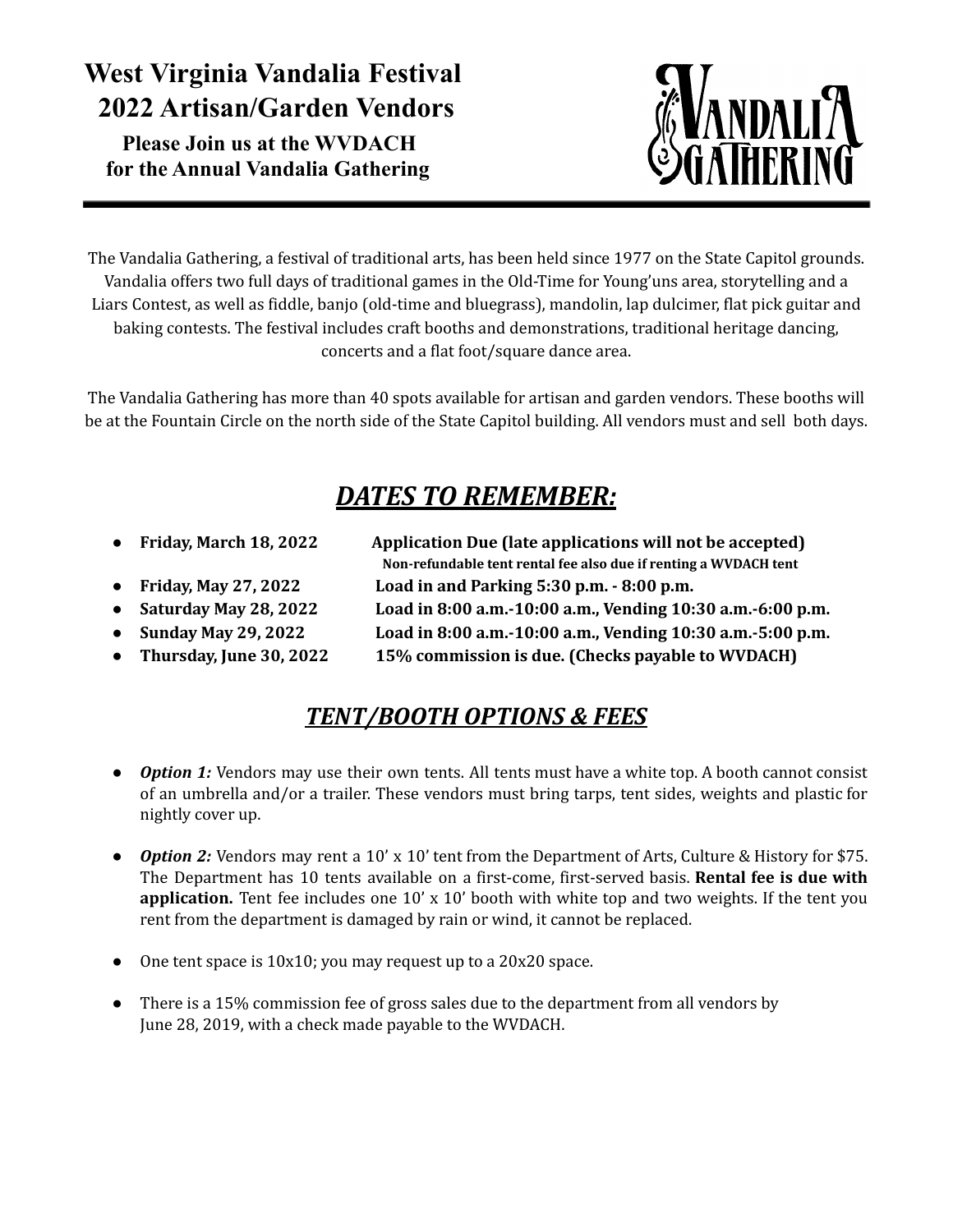#### *SECURITY/PARKING*

24-hour security surveillance will begin Friday and run through Sunday evening. The Department of Arts, Culture and History is not responsible for merchandise damaged, lost, or stolen during the festival. Parking will be on a first-come, first-serve basis. Some of the Capitol parking lot gates are locked at night. Camping is prohibited on the Capitol Complex. Please fill out and return the Vehicle Info Sheet!

#### *POLICY FOR ALL VENDORS IN THE ARTISAN ALLEY*

The Department of Arts, Culture and History is pleased to offer an opportunity for artisan vendors to showcase their products. We believe demonstrations increase interest in the artisan area. To participate in the Vandalia Gathering artisan show, all vendors should demonstrate their art during the festival. Vendors may demonstrate in their own tent or a special demonstration tent. Vendors who use the demo tent are responsible for keeping their sales tent open during the time they are demonstrating. Please include needs on your application so you can demonstrate and share your talents.

#### *GENERAL INFORMATION*

- Water is limited to the outer circle and/or demo tents.
- Electricity is available only in the demo tents.
- Vendors are responsible for their own tables, chairs, shelving and/or display units.
- Vendors must bring their own tent sides and tarps for nightly cover. This policy includes vendors who rent the department's tents.
- **●** Weights are not available to vendors bringing their own tent. **All vendors must use weights and not stakes due to underground electric cables.**
- All vendors are responsible for handling their own sales.
- Vendor signs are not available, but you may bring your own.
- *Please note* we are not able to accommodate requests for shade or guarantee that you will be in the same spot as you were last year.

## *SET-UP*

Vendors can begin setting up on Friday at 5:30 p.m.

**Do not arrive earlier than 5:30 p.m. for set-up or you will be asked to leave the area.** Loading and off-loading small trucks, vans and wagons will be possible at your booth site.

Sincerely,

Adam C. Jones Cultural Program Manager

If you need additional information, contact: Adam Jones at 304-558-0220, ext. 130, or by email: adam.c.jones@wv.gov.